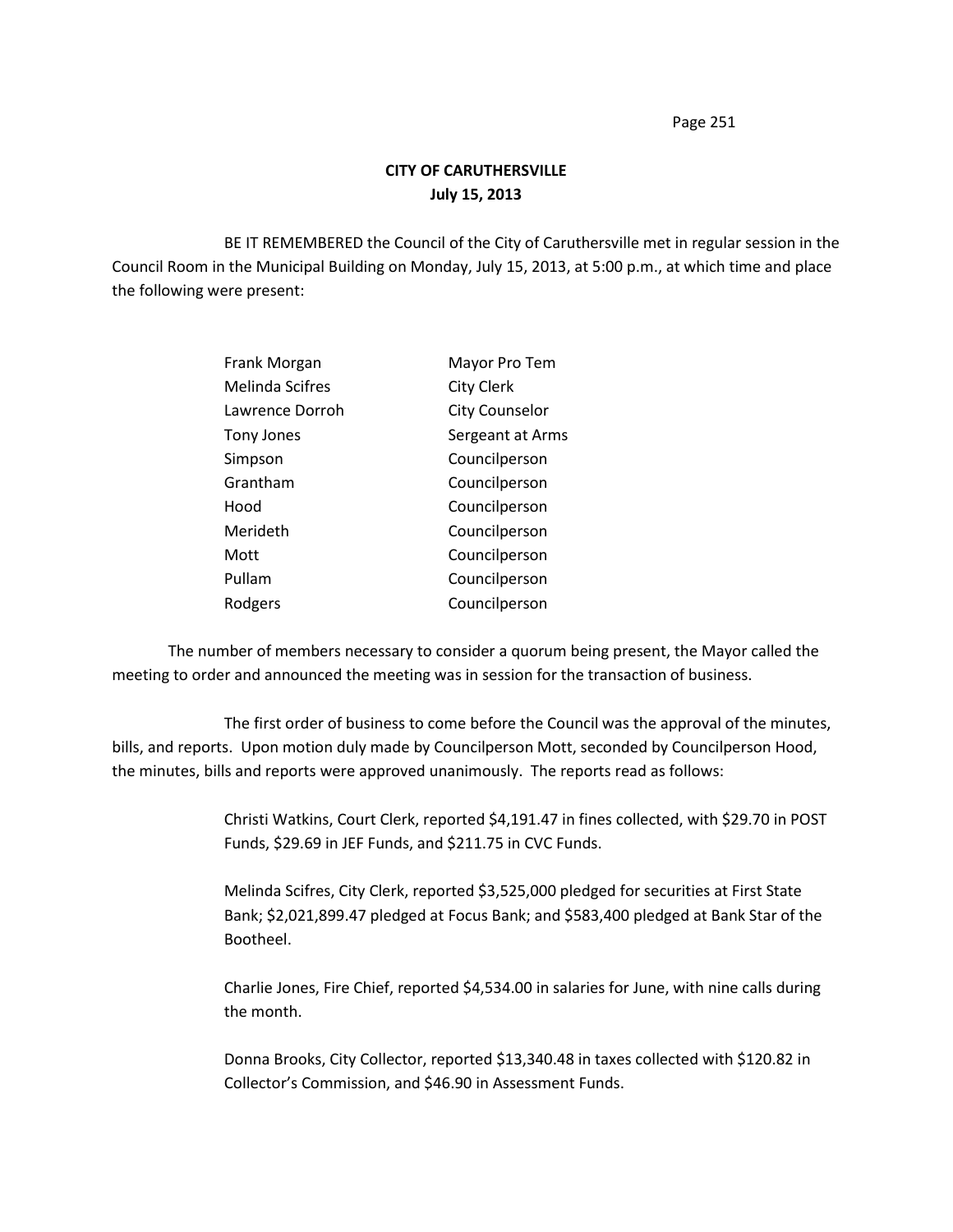Keith Davis, Parks/Recreation Director, reported \$7,030.53 in admissions to the recreation center.

Paul Shaw, Water/Wastewater Manager, reported the following:

| Water                | \$74,905.50  | <b>Water Customers 2413</b> |
|----------------------|--------------|-----------------------------|
| Sewer                | 21,148.75    | Sewer Customers 2306        |
| Garbage              | 35,935.54    |                             |
| Meter Serv.          | 805.85       |                             |
| Mos. Spray           | 570.51       |                             |
| <b>Primacy Fee</b>   | 40.44        |                             |
| <b>Sewer Primacy</b> | 11.60        |                             |
| Sewer Bond           | 10,682.12    |                             |
| Bond Serv.           | 541.00       |                             |
| TOTAL                | \$145,641.31 |                             |

Councilperson Rodgers then reported Police Chief Jones has requested \$825.00 from the Police Training Fund so that three officers might attend a death investigation training course in Springfield. The course is being conducted by the Springfield Police Department. The course will run from July 23 through July 25. Councilperson Rodgers then motioned to approve the training course, with Councilperson Grantham seconding, and motion carried.

Fire Chief Jones then reported there were three calls from July 4 through July 15. He requested permission to advertise for hose to update the fire trucks. Councilperson Pullam motioned to advertise for hose as requested, with Councilperson Simpson seconding, and motion carried.

Mayor Pro Tem Morgan reported the old cornerstone from the original fire station on Fourth Street had been removed and is in the station on East Seventh Street. The Fire Chief has requested the cornerstone be mounted on a metal frame with the cornerstone from the station on East Seventh to display in the lobby at the Public Safety Building. After discussion, Councilperson Pullam motioned to approve getting cost estimates for the metal framing, with Councilperson Merideth seconding, and motion carried.

Councilperson Hood then reported the Wastewater Department is needed an Isco Glacier Sampler at a cost of \$4,416.65. This equipment prepares samples required by DNR, and Hydro-Kinetics Corporation is the only company that sells the equipment in the area. After discussion, Councilperson Hood motioned to approve the purchase, with Councilperson Grantham seconding, and motion carried unanimously.